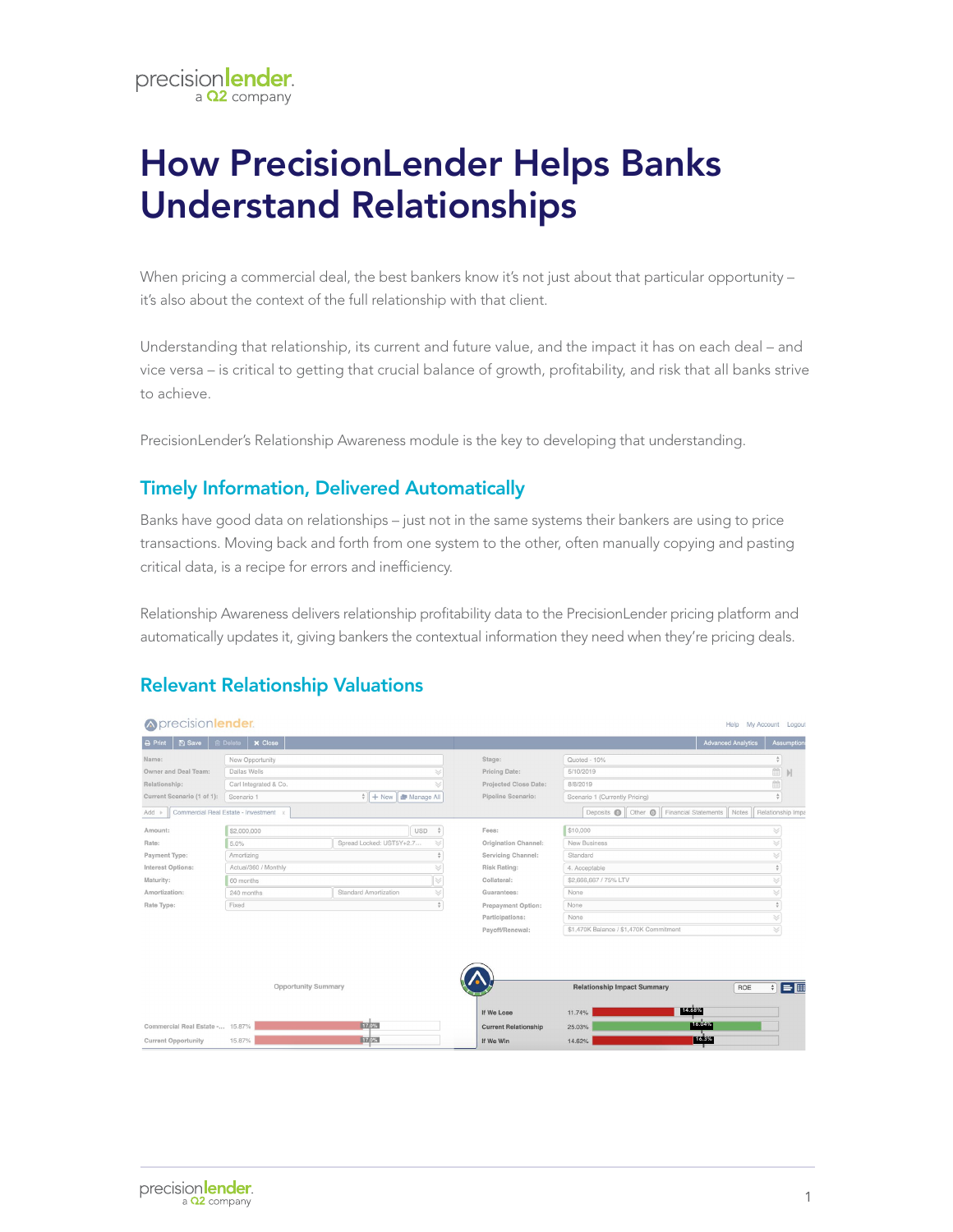

Many banks base the value of their client relationships on a backward-looking view – i.e."How profitable has this relationship been in the last quarter/last year/since we booked it?" But your competitors don't look at those deals that way. They're only interested in what the deal looks like now and going forward, and whether there's a chance they can win that business away from you.

That's why Relationship Awareness shows you the expected profitability for the remaining life of each relationship – what we call its "Strategic Value." It also gives you profitability information on both the account and relationship levels. So your bankers can take both a micro ("How much is this CRE loan worth to us?") and macro ("How much is the client worth to us?") approach to how it conducts business with each deal, for each client.

Knowing that information helps your bank identify relationships that could be vulnerable, and whether you should act to ensure that business stays in-house, or perhaps be willing to walk away if a competitor makes a lower offer.

### Contextual Information While You're Pricing

If your bankers are only looking at a specific product when pricing an opportunity, they're basically flying blind. They need to know all the other business the client has with the bank and the value of those accounts. That knowledge can help them identify cross-sell opportunities, while giving them an understanding of how important this deal is to the client, and how important this client is to the bank.

With Relationship Awareness bankers have timely visibility into:

- The client's existing value at the relationship and account levels.
- How this pricing recommendation if accepted would impact the relationship going forward.
- The impact if this opportunity is lost, as well as what's at risk if the entire relationship is lost.

| Oprecisionlender.<br>My Account<br>Help<br>Logout                           |                                     |                          |                          |                              |                                         |                        |                           |                     |  |  |  |  |  |
|-----------------------------------------------------------------------------|-------------------------------------|--------------------------|--------------------------|------------------------------|-----------------------------------------|------------------------|---------------------------|---------------------|--|--|--|--|--|
| <b>图 Save</b><br><b>A</b> Print                                             | <b>x</b> Close<br>m Delete          |                          |                          |                              |                                         |                        | <b>Advanced Analytics</b> | <b>Assumptions</b>  |  |  |  |  |  |
| Name:                                                                       | Walch Tech                          |                          |                          | Stage:                       | Quoted - 10%                            |                        |                           | ÷                   |  |  |  |  |  |
| <b>Owner and Deal Team:</b>                                                 | <b>Iris Maslow</b>                  |                          |                          | <b>Pricing Date:</b>         | 4/17/2019                               |                        |                           | 曲<br>М              |  |  |  |  |  |
| Relationship:                                                               | Carl Integrated & Co.               |                          |                          | <b>Projected Close Date:</b> | 7/16/2019                               |                        |                           | 曲                   |  |  |  |  |  |
| Current Scenario (1 of 1):                                                  | Scenario 1                          | ÷                        | + New   Manage All       | <b>Pipeline Scenario:</b>    | Scenario 1 (Currently Pricing)          |                        |                           | ÷                   |  |  |  |  |  |
| $Add$ $\rightarrow$                                                         | Commercial Real Estate - Investment |                          |                          |                              | Deposits @ Other @ Financial Statements |                        | Notes                     | Relationship Impact |  |  |  |  |  |
| Profitability Calculation:<br>Strategic Value<br><b>Relationship Impact</b> |                                     |                          |                          |                              |                                         |                        |                           |                     |  |  |  |  |  |
|                                                                             |                                     |                          |                          |                              |                                         |                        |                           |                     |  |  |  |  |  |
|                                                                             | If We Lose                          | At Risk                  | Current                  | Payoff/Renewal               |                                         | <b>New</b>             | If We Win                 |                     |  |  |  |  |  |
| <b>Loan Balance</b><br>Commitment                                           | \$623k<br>\$1,363k                  | (S1, 470k)<br>(S1, 470k) | \$2,093k<br>\$2,833k     | <b>SOK</b><br><b>SOK</b>     |                                         | \$10,000k<br>\$10,000k | \$12,093k<br>\$12,833k    |                     |  |  |  |  |  |
| <b>Net Commitment</b>                                                       | (S1, 470k)                          | ٠                        |                          |                              |                                         |                        | \$10,000k                 |                     |  |  |  |  |  |
| <b>Net Funding</b>                                                          | (S1, 470k)                          | $\overline{\phantom{a}}$ | $\overline{\phantom{a}}$ |                              |                                         | ä,                     | \$10,000k                 |                     |  |  |  |  |  |
| <b>Deposits</b>                                                             | \$55k                               | (S65k)                   | \$121k                   |                              |                                         | \$312k                 | \$433k                    |                     |  |  |  |  |  |
| <b>Other Fees</b>                                                           | \$3k                                | \$0k                     | \$3k                     |                              |                                         | \$0k                   | \$3k                      |                     |  |  |  |  |  |
|                                                                             |                                     |                          |                          |                              |                                         |                        |                           |                     |  |  |  |  |  |
|                                                                             |                                     | <b>IF WE LOSE</b>        |                          | IF WE WIN                    |                                         |                        |                           |                     |  |  |  |  |  |
|                                                                             |                                     |                          |                          |                              |                                         |                        |                           |                     |  |  |  |  |  |